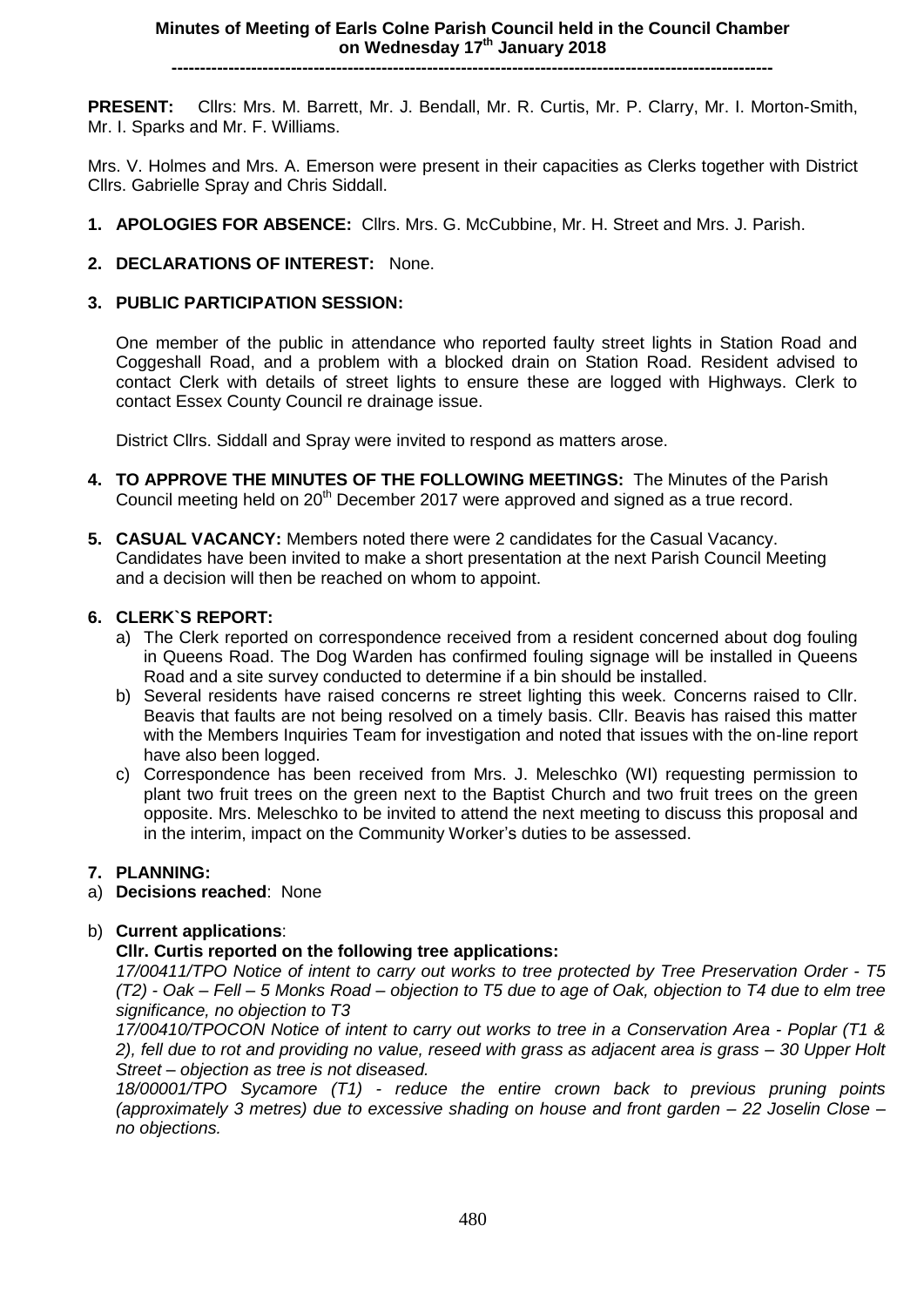# **Cllr. Clarry reported on the following planning applications:**

- 17/02158/FUL Proposed internal alterations and cart lodge Colne Green Farm, Halstead Road - objection to south elevation mezzanine and glazing
- 17/00248/FUL Minor alterations to 16/01999/FUL 6 Oxford Court no objections
- 17/02189/FUL Conversion of farm outbuilding and erection of timber structure for B1 commercial use – Gatehouse Farm, Coggeshall Rd – no objections with note that current 40 speed limit should be extended to encompass this section of Coggeshall Rd
- 17/02211/FUL & 17/02212/LBC Proposed ramp and stepped access The Lion PH, High Street – no objections
- 17/02276/FUL & 17/02277/LBC Extension to outbuilding and change of use to new teaching area for Pub Group – The Lion PH, High Street – no objections with caveat that outbuilding should not be used for residential purposes
- c) Land North West of Station Road The Chairman reported that a letter had been sent to Braintree District Council Planning Officers to make it clear that the Parish Council would object to any development on this site and that Tim Havers from Planning at Braintree had informed Gladman of the need to include the Parish Council in future discussions on their plans. Once planning has been submitted, Parish Council representatives will meet with Planning to discuss the details of the application.
- d) Land North East of Station Road The Chairman noted that work had commenced on site. Public Exhibition to be held on  $6<sup>th</sup>$  February. Intention to attend monthly meetings with CALA Homes throughout the course of the development.
- e) Cllr. Gabrielle Spray provided an update on current applications in the village.
	- Discharge of Conditions Application received for Monks Road. Once confirmed, development will commence.
	- Land North East of Station Road detailed plan anticipated in March, once feedback from Public Exhibition considered
	- Land South of Halstead Road no progress.
	- Local Plan Review due to run for six days. Current focus on Section One Garden Communities with plan to review Section Two which covers policies that apply to Braintree Council, in spring. Approval of plan targeted for autumn, although Section One may be decided upon first.
	- Received email from resident re state of pavements and number of pot holes in Tey Road which will be followed up with Cllr. Beavis. Request that Parish Council escalate through Cllr. Beavis too.
- **8. MEMBERS' REPORTS:** No matters to report.
- **9. ALLOTMENTS NEWHOUSE ROAD:** Members agreed to reduce annual rent for the allotments at Newhouse Road to £300 for foreseeable future. Clerk to confirm in writing.
- **10. COMMITTEES AND RESPONSIBILITIES:** Cllr. I. Sparks provided an overview on proposal for roles and responsibilities. Cllrs. I. Sparks, M. Barratt, I. Morton-Smith and P. Clarry to form a sub group to further discuss the process for inspections and the key areas of responsibilities. Clerk to update current list of responsibilities with Council members' preferences. Item will be added to agenda for next Parish Council meeting.
- **11. CENTENARY AWARD:** Members approved the advertising of the 2018 centenary award.
- **12. VILLAGE CAROL SERVICE AND OPEN SHOPPING EVENING:** The Chairman noted that the WI requested that we review advertising of the event for the next year.
- **13. COMMUNITY WORKER:** The Chairman noted that an advert has been posted for a part time community worker with a closing date of 16th February. One application received to date.